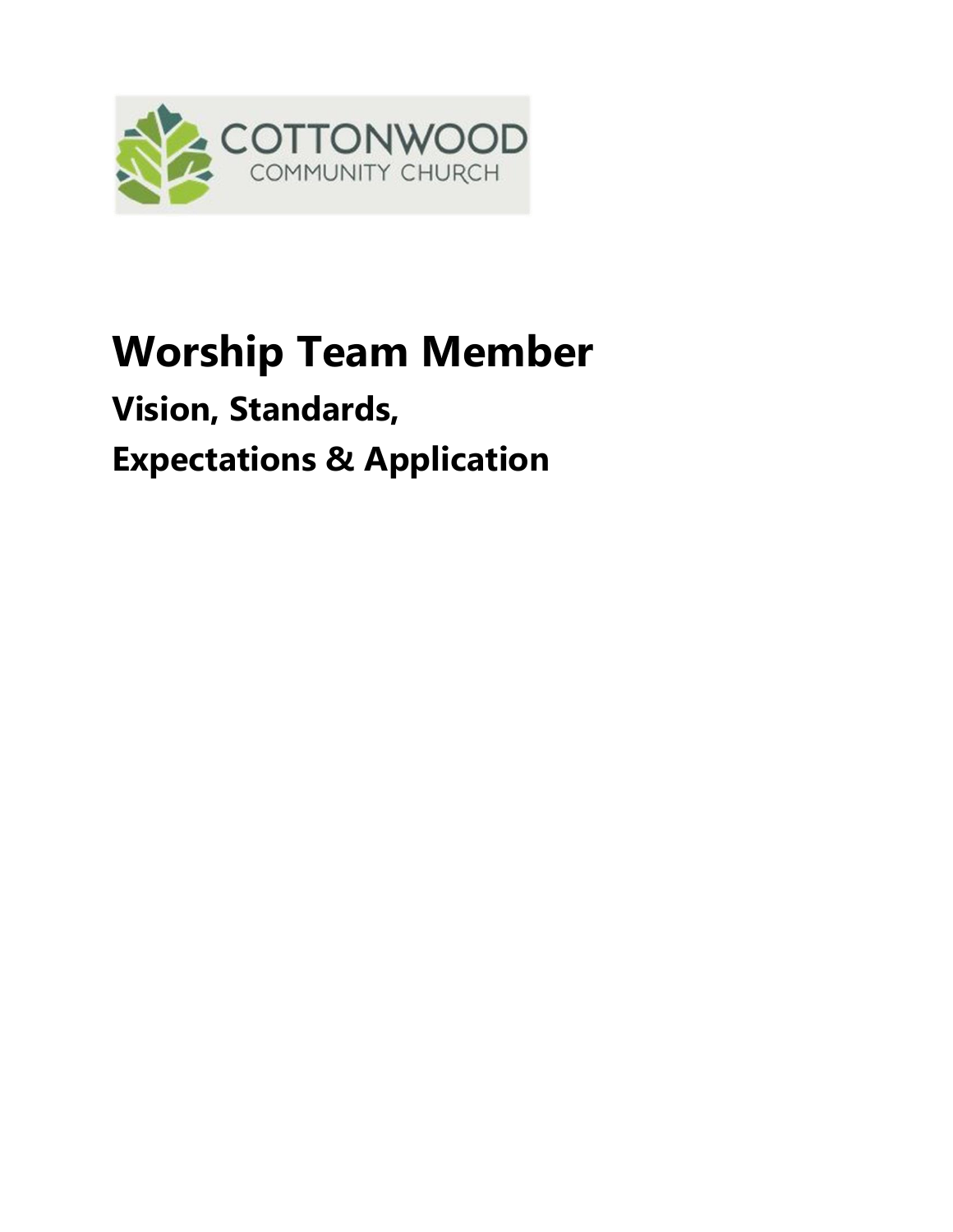### **WELCOME!**

Thank you for your interest in serving on the music team!

A musician's ability to lead people in worshipping God through music is an incredible gift! It blesses God, the congregation and the musician. We ask you to carefully read through the following pages and be sure that you understand everything before making a commitment to the team. There can be a lot to take in so if you have any questions please ask the Worship Team Director, Ryan Worstall! We could schedule a meeting or simply talk after church sometime.

We hope and pray you will be able to serve in this ministry!

Sincerely,

Ryan Worstall (Worship Team Director), Pastor Tom Dunham, Pastor Pat Schultz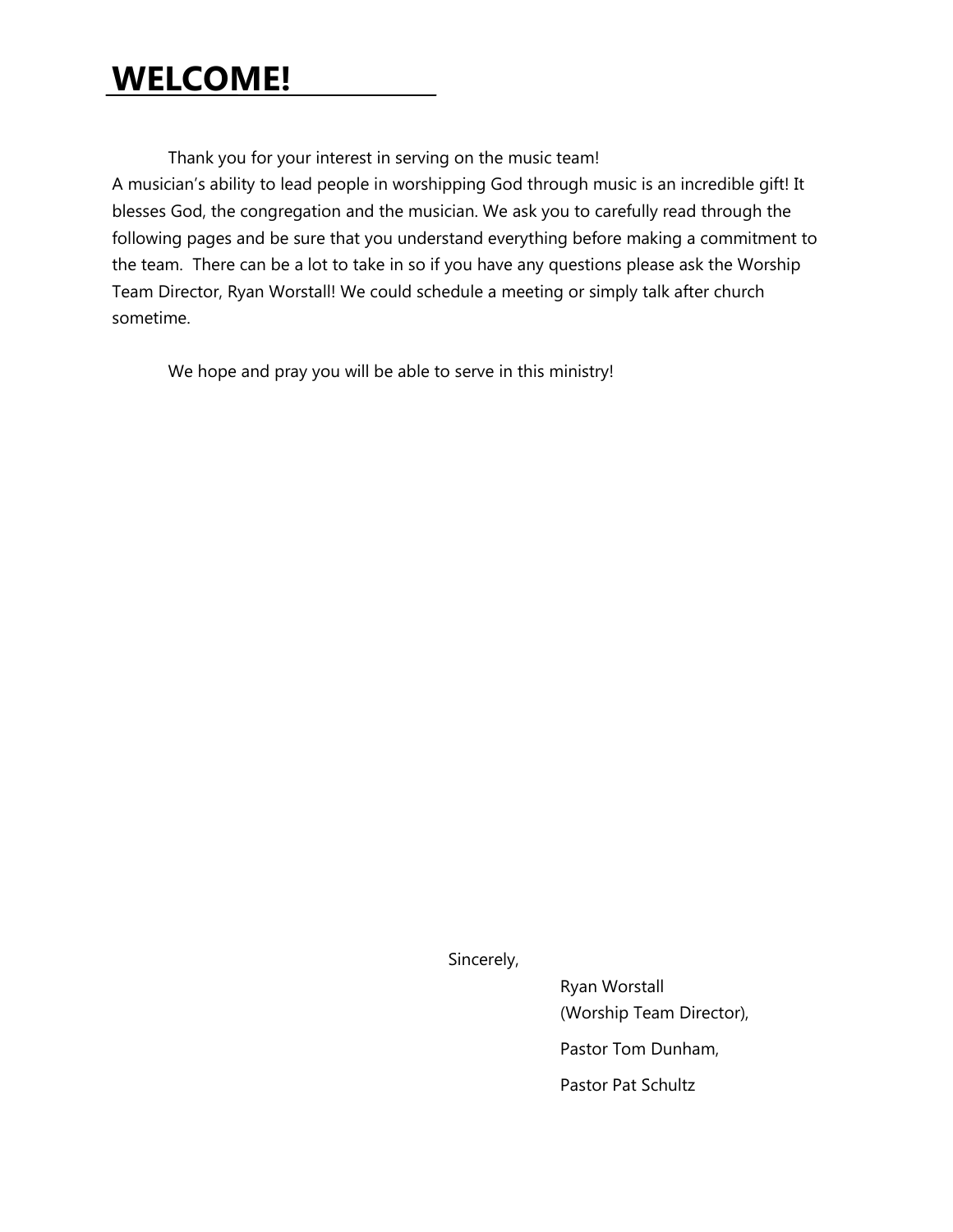### **VISION**

#### **1) Elevate level of true worship on the music team that the church can follow.**

- a. We can do without awesome talent but we cannot do without worshipful people!
- b. Even if you're concentrating hard to play all the right notes and cannot sing while playing, don't feel bad! You're "offering up a worshipful sacrifice", God is pleased!

#### **2) Lead people to worship God though music.**

- a. Our goal is to worship God. When playing or singing, we want to be engaged in worshiping God and encourage the rest of the congregation to join us! We are not to put on a performance or show off talent!
- b. Some people view live church music as a concert; watch and enjoy the performance. Some musicans see playing on Sunday mornings as a way to gain attention or as a venue to simply play music. But not us!

#### **3) Don't distract people from worshipping! This is often overlooked.**

- a. We want people focusing on God, not on us! There are so many things that can distract people's attention. Some examples are:
	- i) A band member plays/sings their part in a "showy" manner rather than blending in with the rest of the band.
	- ii) Someone playing the wrong notes or singing the wrong lyrics (BUT we totally understand that mistakes happen!)
	- iii) A band member wears immodest clothing.
	- iv) While speaking, someone is not concise but rambles on and goes off topic.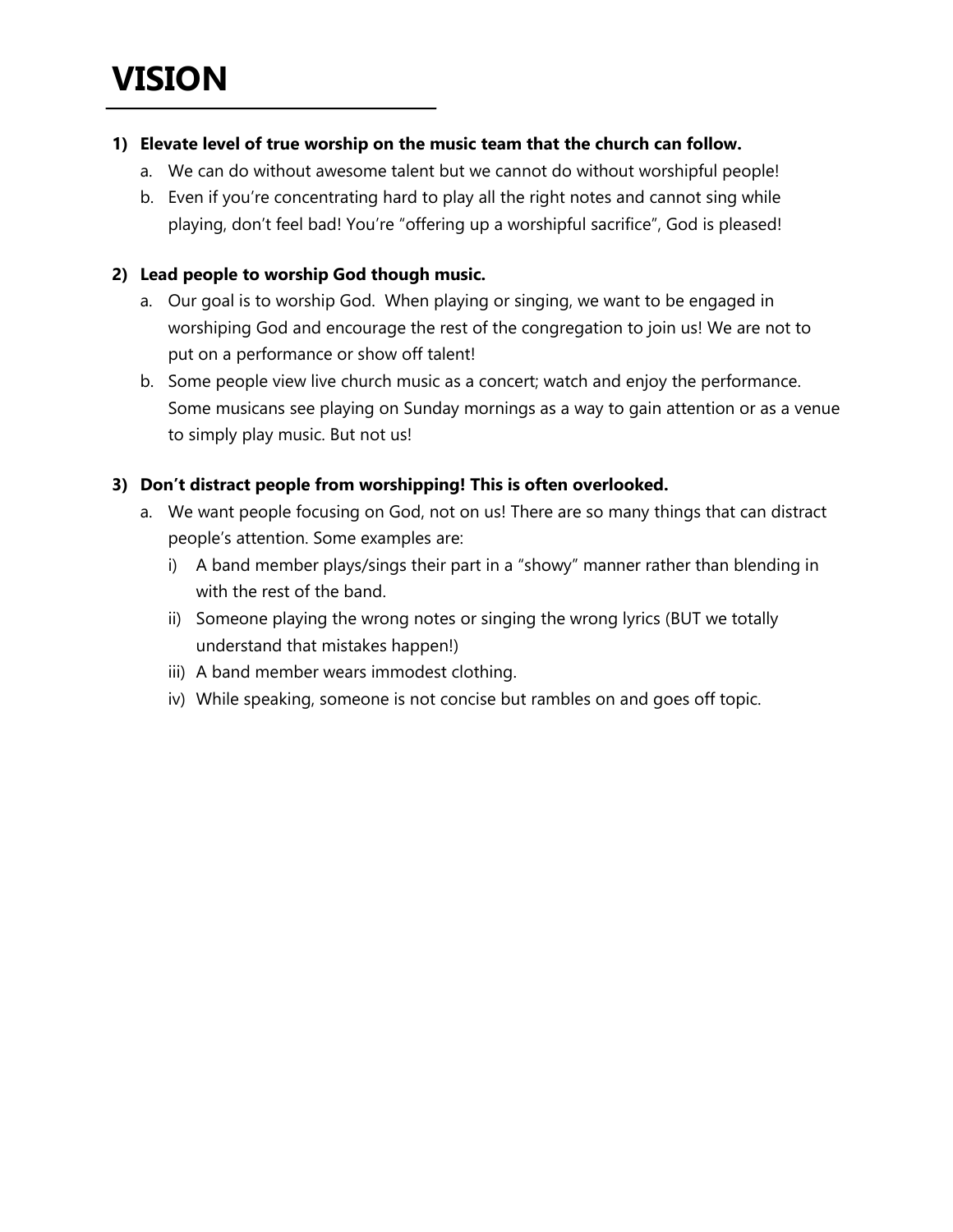## **Standards**

To be completed or in progress before or during the application process

#### **1) Be a member of Cottonwood Community Church.**

- a. The first step in joining the worship team, if you haven't already done so, is to become a member of Cottonwood Community Church (i.e. complete CCC membership orientation and sign a membership commitment).
- b. While there are many ministry opportunities for regular-attending non-members of Cottonwood, we permit only members of Cottonwood Community Church to serve on the worship team. However, there may be other special music opportunities (such as the Christmas Choir) to participate in without being a member.
- c. Why is this important? Because whether we realize it or not, the congregation looks to those on stage as examples. If we are going to regularly lead others in worship, we must ensure that we are under the protection and blessing of the spiritual authority structure that God has designed in the church. Being committed as members to CCC indicates this. (This same principle applies to most all leadership-type ministry positions at Cottonwood.)

#### **2) Be under spiritual authority**

- a. First and foremost each of us are under God's authority.
- b. As a part of the worship team, you will also be under the spiritual authority and leadership of worship leaders, the worship team director, and the pastors of CCC.
- c. You may also be under the protection and guidance of other spiritual authorities, such as your parents (if you are living at home) or your husband (if applicable).
- **3) Sign and agree to stand by the terms listed in CCC's Integrity Covenant for ministry leaders.** (See attached Integrity Covenant.)

#### **4) Have a heart for worship!**

- a. This is, admittedly, a very objective qualification. However, it is extremely important that we desire to glorify God with the abilities He's given us. We don't need excellent musicians. But we absolutely need musicians with servant hearts!
- b. Stay connected to God and the church so that you may grow spiritually. (John 15:5) \*Maintain a level of spiritual disciplines that include scripture reading, prayer, as well as regular participation in a CCC bible study, home group, teen ministry, or accountability group.

#### **5) Cultivate a humble servant's heart**

- a. Your motivation must be to humbly serve others and glorify God through your life and specifically with your musical and artistic gifts and talents.
- b. We need humble people on the worship team who view their position from a 'servantleader' perspective, always seeking to be a better servant.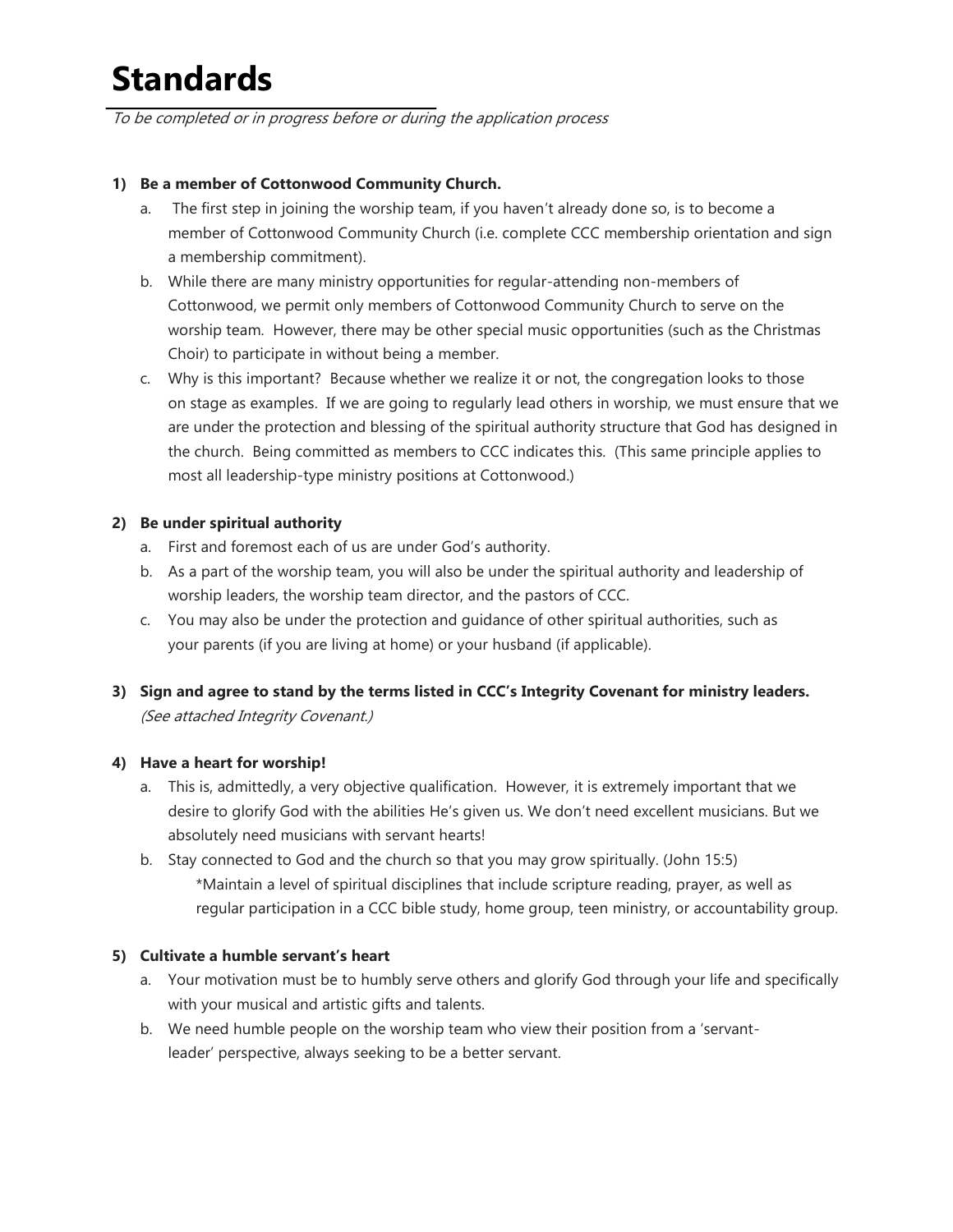## **EXPECTATIONS**

You will be expected to know and do these things once asked to join. 

#### **1) Developmental/Investigational period**

a. If you are asked to join the worship team after your audition, there may be a short period during which you will attend practice sessions with members of the worship team before any participation during a church service. The length of this period will be determined by your worship leader. This time will also help you to connect better with the worship team.

#### **2) Practice**

- a. We have a mandatory practice held Sunday mornings 8:00am to 10:00am for whoever is scheduled to serve.
- b. Additional practices may also be scheduled as needed (i.e. developing a new member to the team or working on new songs).

#### **3) Other functions**

a. Our church may have need for music and worship during communion services, seminars, conferences, retreats and other meetings. We would like for you to be willing to serve in these capacities as you are able!

#### **4) Support of family**

a. It is important that your immediate family members (spouse, if married or mother & father if a teen) are willing to accept the necessary time commitment and to give their ongoing support for you as a worship team member.

#### **5) Commit to being spiritually prepared to minister**

a. Our spiritual preparation has a direct effect on our abilities as ministers on the worship team. We need to come ready not only to sing and play music, but to also worship the King and minister to people. This is why the spiritual disciplines listed in the Worship Team Standards (part 4b) are so important!

#### **6) Ongoing commitment to musical excellence**

- a. We need to put effort into developing our talents to become the best we can be. This means committing time to practice on your own as well as playing with the team. The team will only be as musically proficient as the individuals that make it up!
- b. Each member should practice individually as needed to be sufficiently prepared for the group practice with their band.
- c. The team has over 50 songs in our repertoire that musicians should to listen to and become familiar with.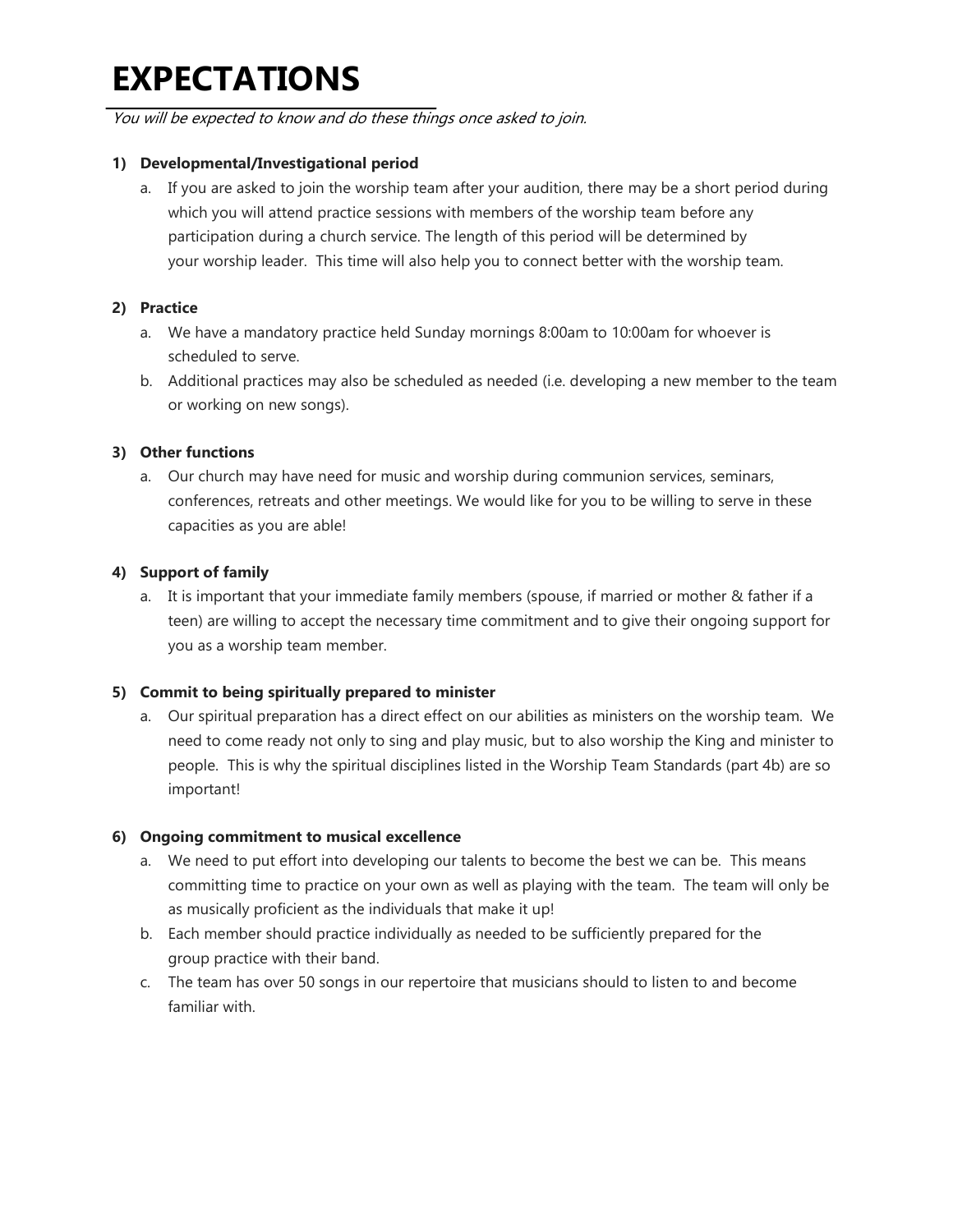#### **7) Commitment to unity with the worship team**

a. Each band must flow together! We need to see our band not just as a collection of separate musicians but as a single unit with a single purpose. Our heart attitude should not be to stand out with our own technical skills but to use those skills to enhance the band as a whole.

#### **8) Commit to being a member of the team year-round**

- a. Our church desires to keep a full team throughout the year. Being a member of the worship team means that you may be asked to serve during some church services that fall on or around holidays (Christmas, Easter, Thanksgiving, Memorial Day, etc.) as well as during the summer months.
- b. We understand that special circumstances may result in a team member wishing to take a leave of absence. This should to be discussed in depth and planned with the worship team director.

#### **9) Finding a substitute**

a. There will be Sundays when you are scheduled to serve but later find that you are unable to. When this happens, please contact the worship leader of your band, AND make efforts to contact another musician to fill in for you. If no substitute can be found, please notify your worship leader.

#### **10) Dress code**

- a. We expect everyone to use sound judgment in their choice of dress. While you may have different standards personally in how you dress throughout the week, our reason for setting conservative standards for dress are to serve the whole body of Christ at Cottonwood. This means there may be folks among us with a wide variety of convictions regarding our appearance and we want to be sensitive to as many as possible. Another reason is to not distract people away from worshipping God by wearing immodest clothes. With that in mind, please dress modestly, and also within these specific guidelines:
	- i) No hats or caps.
	- ii) No jeans with holes in them.
	- iii) No sweatpants
	- iv) No yoga pants/leggings (unless worn under a dress)
	- v) Skirts/dresses should be knee-length or longer.
	- vi) No bra straps or other undergarments revealed.
	- vii) No cleavage showing (ladies, please use extra caution when bending down).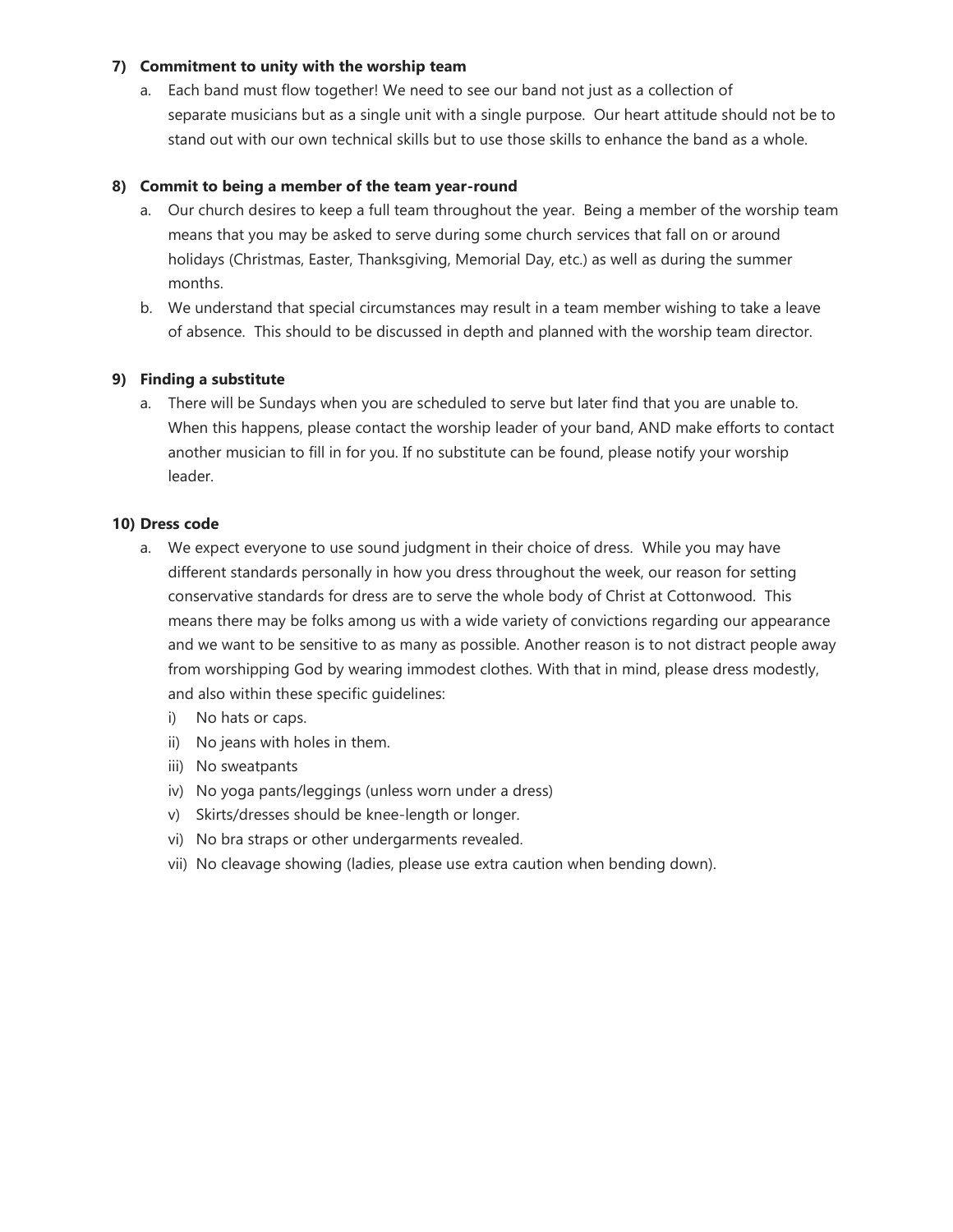#### **Integrity Covenant for Volunteers/Workers at Cottonwood Community Church**

Because of God's wonderful love for me, because of His ability to satisfy me and meet every one of my needs, because God in His goodness has sovereignly placed me in the family of God and because God desires that I reflect His goodness and glory, I realize the importance and the need to abide in Christ as a person working in the various ministries at Cottonwood Community Church.

Also realizing God's unconditional acceptance of me in Jesus Christ and realizing that Jesus Christ is the Lord of my life, I covenant by the grace that God grants me by His Holy Spirit to live in obedience to God in His word to:

- 1. Love and glorify God by remaining morally pure in thought, word and deed. **1 Thes. 4:3-4 –** It is God's will that you should be sanctified: that you should avoid sexual immorality; that each of you should learn to control his own body in a way that is holy and honorable.
- 2. Love and glorify God by abstaining from practices that are identified in God's word as ungodly, unwholesome and unbecoming as a New Testament Christian and follower of Jesus Christ.

**Romans 1:29-32 –** They have become filled with every kind of wickedness, evil, greed and depravity. They are full of envy, murder, strife, deceit and malice. They are gossips, slanderers, God-haters, insolent, arrogant and boastful; they invent ways of doing evil; they disobey their parents; they are senseless, faithless, heartless, ruthless. Although they know God's righteous decree that those who do such things deserve death, they not only continue to do these very things but also approve of those who practice them.

3. Love and glorify God by submitting myself to the spiritual authorities of my pastors and those God has placed over me in my life, i.e.: father, mother, husbands, parents etc.

**Heb. 13:17 –** Obey your leaders and submit to their authority. They keep watch over you as men who must give an account. Obey them so that their work will be a joy, not a burden, for that would be of no advantage to you.

**Romans 13:1-2 –** Everyone must submit himself to the governing authorities, for there is no authority except that which God has established. The authorities that exist have been established by God. Consequently, he who rebels against the authority is rebelling against what God has instituted, and those who do so will bring judgment on themselves.

4. Love and glorify God by living a life that ever increasingly bears witness to the fruits of the Spirit. **Galatians 5:22-23 –** But the fruit of the Spirit is love, joy, peace, patience, kindness, goodness, faithfulness, gentleness and self-control. Against such things there is no law.

Finally, should I fail in one or more of these areas I will take it upon myself to notify those in authority of my failure. Furthermore, whether I reveal such a failure or it otherwise becomes unequivocally clear to my spiritual authorities that I am failing in one or more of these covenants, I willingly forfeit my position and its responsibilities in my respective ministry until I am deemed spiritually capable to serve once again, by my pastors.

| Signature: | Name (Print):  |  |
|------------|----------------|--|
|            |                |  |
|            |                |  |
| Date:      | Pastor/Leader: |  |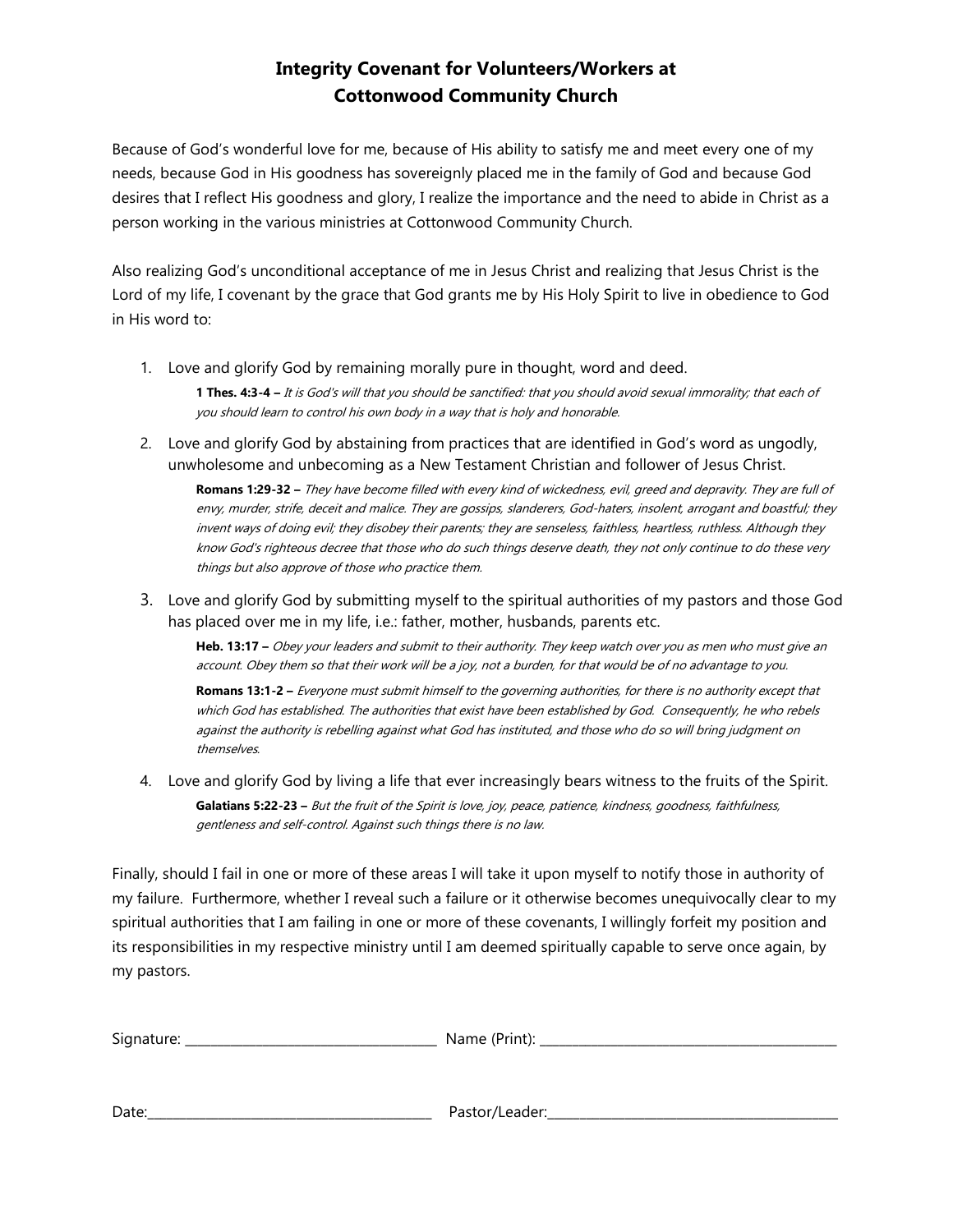### **Worship Team Application Questions**

(Attach another sheet if necessary)

| . N. 1<br>M<br><b>STATISTICS</b> | $\sim$<br>____ | ___<br>_______ |
|----------------------------------|----------------|----------------|
|                                  |                |                |

Check parts you wish to audition for:  $\Box$ Vocal  $\Box$  Acoustic quitar  $\Box$  Electric quitar □Bass □ Drums □ Keyboard □ Other\_\_\_\_\_\_\_\_\_\_\_\_\_\_\_

1. What is your testimony? Include the time and events that led up to your trusting Christ as Savior and Lord of your life as well as any significant spiritual events that led you to a deeper commitment to Christ.

2. Why do you want to serve on the worship team?

4. What are your past musical and/or worship leading experiences?

5. What do you enjoy about your worship experiences at Cottonwood Community Church?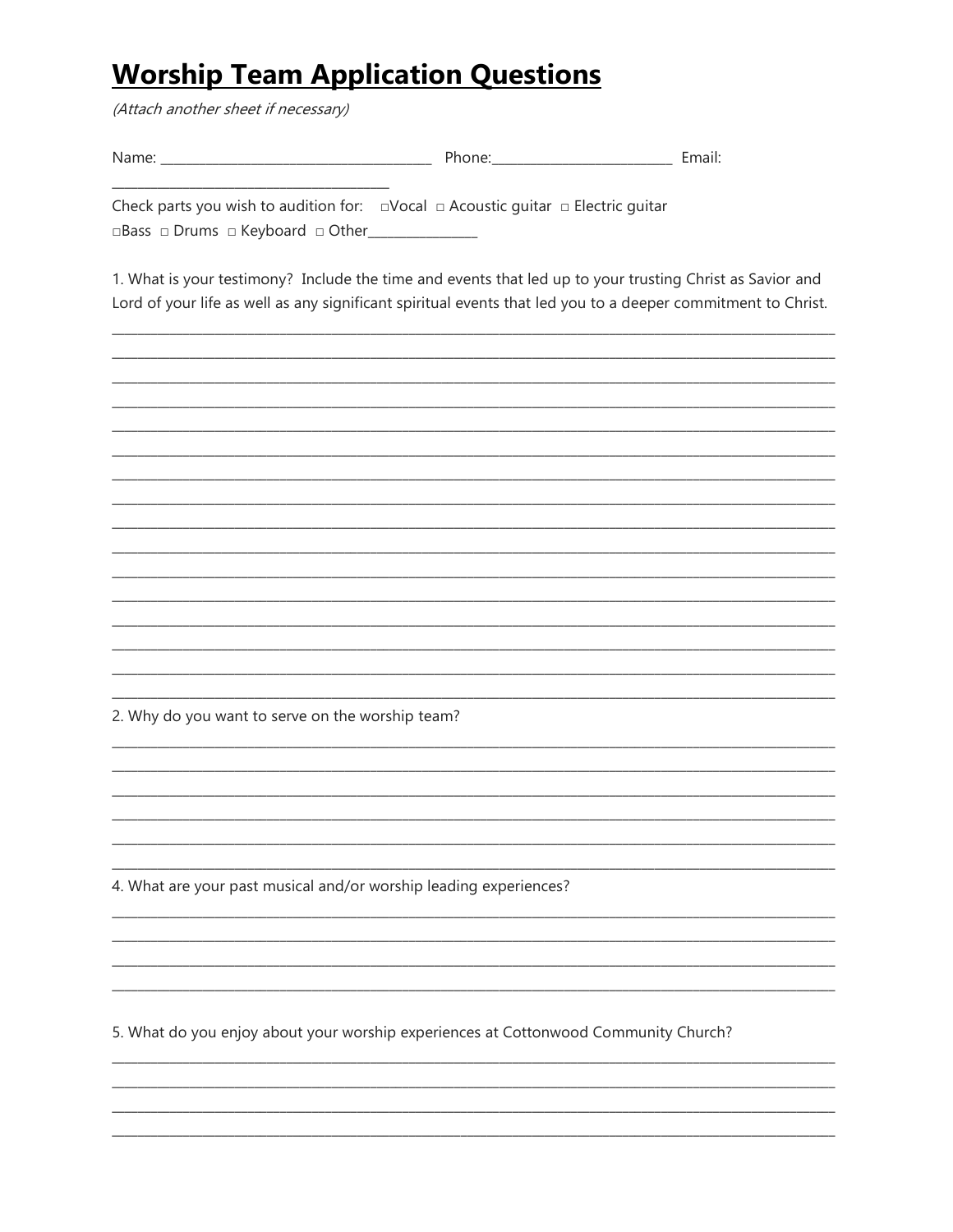6. If any come to mind, what is one idea you think could improve our worship times at Cottonwood Community Church?

7. What do think it means to have a 'heart of worship'?

8. Are you involved in and other ministries, home groups, Bible studies, or volunteer efforts at Cottonwood or elsewhere? Please list below.

9. Do you have the support and blessing of the rest of your family to serve on the worship team?

I have read and understand the CCC Worship Team Standards and Expectations as well as the CCC Integrity Covenant.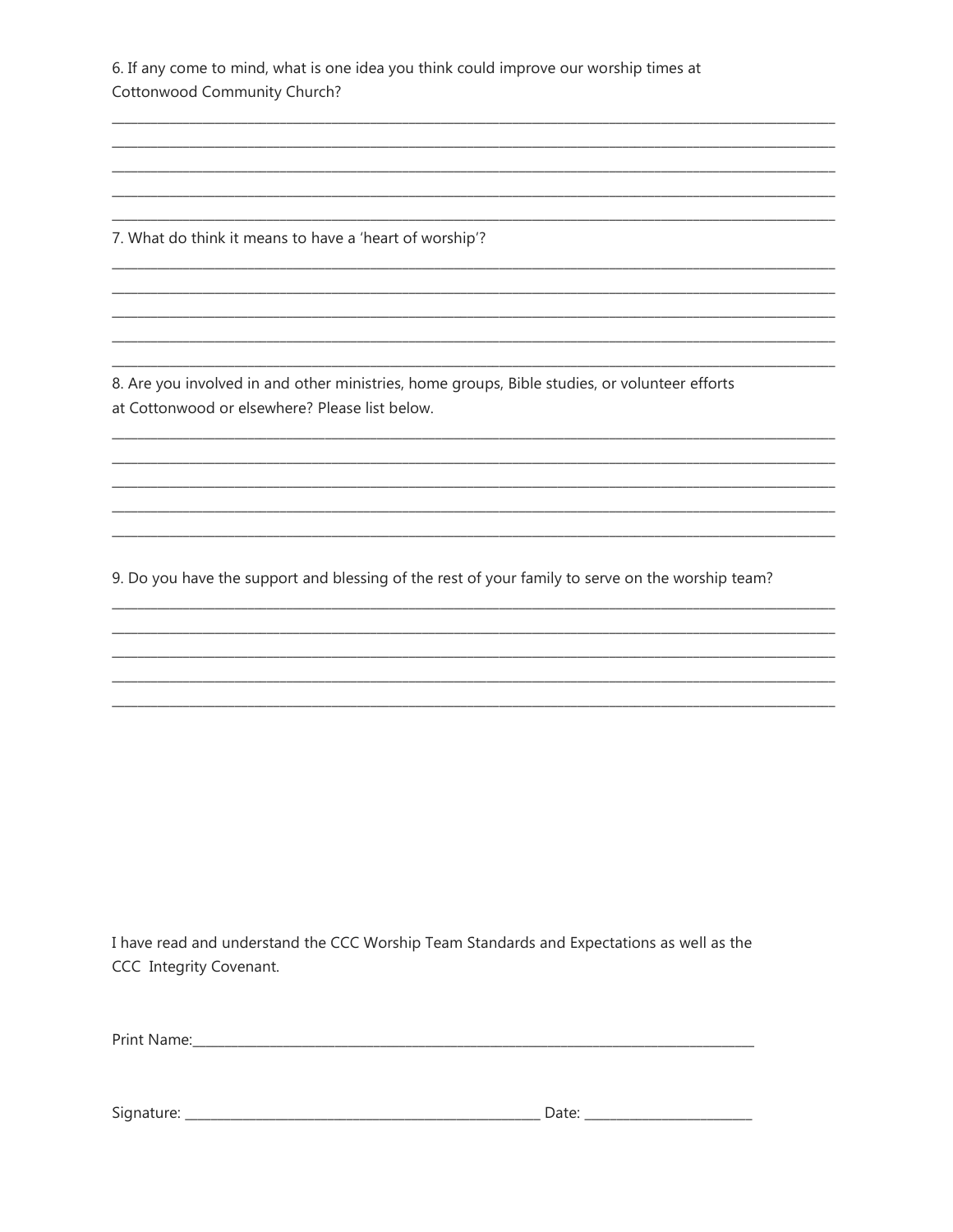### **Worship Team Audition Process**

Anyone interested in playing/singing on the worship team at CCC will need to complete an audition with the worship team director and/or worship leader(s). This is what will be expected during your audition (which may be modified at the discretion of the worship team director):

- 1. Play/sing the pre-selected song from this worship team application packet. You will have about one week in advance before your audition to prepare this song. If you need a recording of this song to listen to, please inform the worship team director. You may be asked to play/sing this song with one or more existing members of the worship team.
- 2. You may be asked to demonstrate other technical abilities, such as singing a different harmony for the previous song performed, playing in a different key, playing at a different tempo, etc.
- 3. The worship team director and/or worship leader(s) will notify you of their decision in having you join the worship team. You will be notified within one week after the audition.